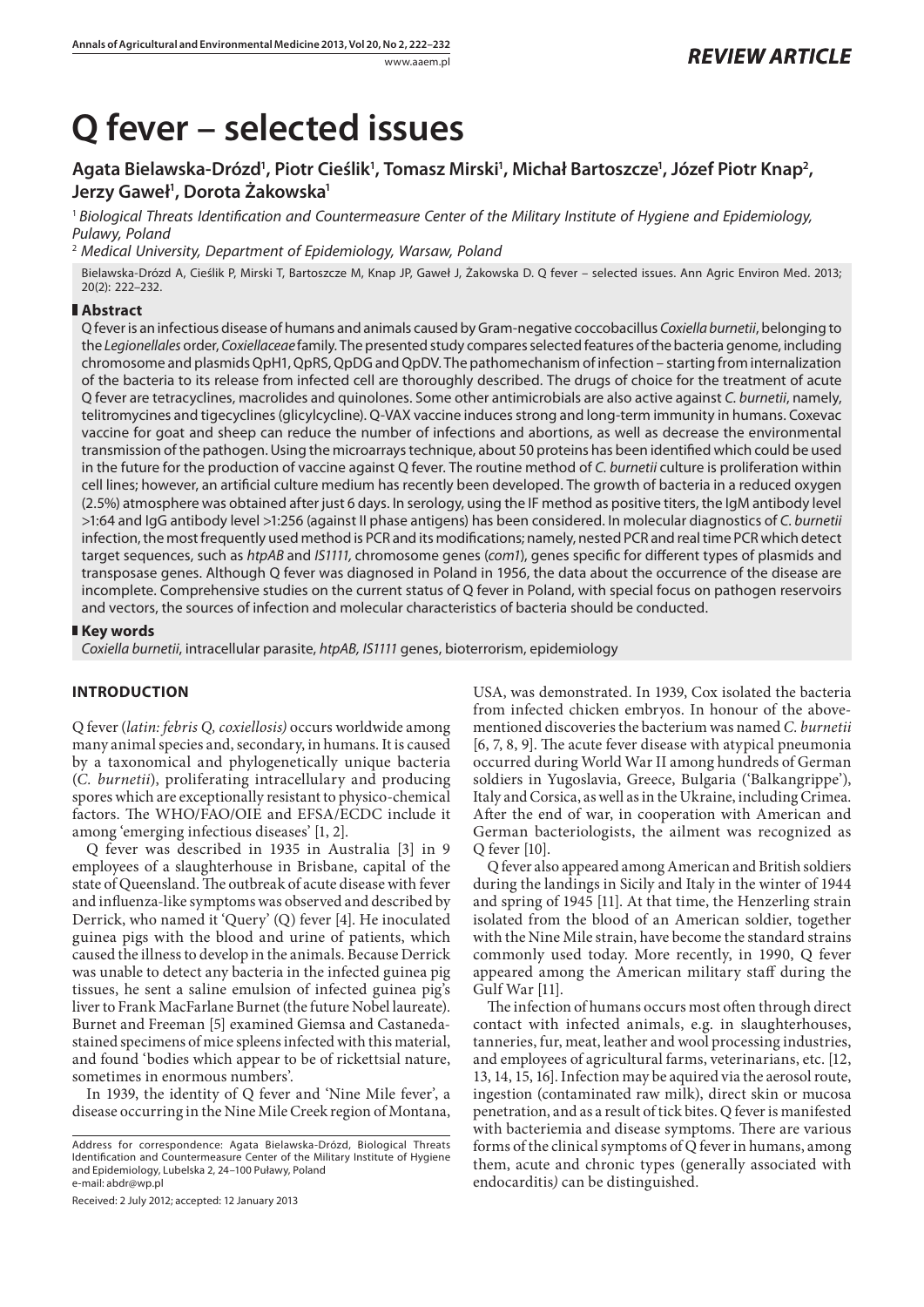**Etiological agent.** *C. burnetii* is small, short and pleomorphic gram-negative coccobacillus with approximate dimensions of 0.2 by 1.0 µm. For many years it has been classified in the order *Rickettsiales*, despite many differences from others rickettsiae. In recent years, the taxonomic reclassification of the microorganism has been carried out. *C. burnetii* has been removed from the group rickettsiae. In addition, molecular phylogenetic studies (mainly using 16S rRNA sequencing) showed that in contrast to rickettsiae derived from *Alphaproteobacteria*, *C. burnetii* originates from quite different ancestors – from *Gammaproteobacteria*. Finally, it has been established that *Coxiella* shows the nearest, although still quite distant relationship with *Legionella*, the bacteria from the *Legionellales* order, which enabled the formation of 2 families: *Legionellaceae* and *Coxiellaceae*, with genus *Coxiella*, and one species *C. burnetii* [17]. *C. burnetii* exists in 2 morphologically distinct forms: LCV (Large Cell Variant) and SCV (Small Cell Variant) [18, 19, 20, 21, 22].

Small Cell Variant is characterized by exceptional resistance to physical (e.g. ultraviolet radiation) and chemical factors. In dried milk the bacterium is able to live up to 30 days, in urine 49, in the dust about 120 days, while in the *Dermacentor andersoni* faeces for up to 580 days. In wool stored at 4–6°C, the bacterium can survive for even 12–16 months, and in soil up to 5 months [16]. The temperature of 61.7°C can inactivate bacterium in raw milk within 20 minutes, while in the liquid suspensions the inactivation takes after one hour at 80°C. Gamma rays can also be used to inactivate the pathogen (6.6  $\times$  10<sup>5</sup> rads destroy bacteria in 90%) [11]. In dry, dusty, tick faeces (e.g. on the surface of animal skin or hair) bacteria may survive for even 6 years, and penetrate the human or animal organism through the respiratory tract or conjunctivae causing infections. The media inactivating bacteria are: 2% hot solution of sodium hydroxide (NaOH), 5% phenol solution, 10% chlorinated lime solution, 5% chloroform and 70% ethyl alcohol, 2% formaldehyde and 5% hydrogen peroxide [6, 7, 9, 23].

*C. burnetii* **genome**. The genome of *C. burnetii* Nine Mile phase I consists of 1.9 Mb chromosome and plasmid QpH1 (37,393 bp) [24]. In the National Centre for Biotechnology Information (NCBI) database, there are 6 available genomes of *C. burnetii*, among which 4 are fully sequenced and 2 are still being analyzed. The comparison of 4 sequenced genomes of different *C. burnetii* strains is shown in Table 1.

**Table 1.** Comparison of *C. burnetii* genomes [25, modif.].

| Properties                      | C. burnetii strain |           |           |           |
|---------------------------------|--------------------|-----------|-----------|-----------|
|                                 | Nine Mile          | Κ         | G         | Dugway    |
| Size of chromosome (bp)         | 1,995,281          | 2,063,100 | 2.008.870 | 2,158,758 |
| Coding regions (%)              | 90.7               | 90.3      | 89.7      | 90.7      |
| GC content (%)                  | 42.7               | 42.7      | 42.6      | 42.4      |
| Number of ORFs                  |                    |           |           |           |
| <b>Total ORFs</b>               | 2,227              | 2,325     | 2,300     | 2,265     |
| With known function             | 1,348              | 1,441     | 1,403     | 1,391     |
| With unknown function           | 879                | 884       | 897       | 874       |
| Pseudogenes (total pseudogenes) | 413 (197)          | 476 (244) | 484 (224) | 265 (136) |
| Transposases (pseudogenes)      | 31(1)              | 59 (27)   | 40(7)     | 32 (20)   |
|                                 |                    |           |           |           |

*C. burnetii* Nine Mile phase I, *C. burnetii* strain K, *C. burnetii* strain G*, C. burnetii* strain Dugway 5J108111.

All strains of *C. burnetii* possess 1 autonomous plasmid with size ranging from 37–55 kb, and in some cases plasmid sequences can be integrated with bacterial chromosome [25]. High homology among plasmid sequences has led to the hypothesis that they are essential for the survival of the pathogen [26]. This hypothesis was confirmed with the PCR-RFLP (Polymerase Chain Reaction – Restriction Fragment Lenght Polymorphism) method, and as a result, 6 different genomic groups (genomic groups I-VI) have been characterized [25]. To ensure that the PCR-RFLP is a sufficient method, MLVA (Multilocus Varaible Number Tandem Repeats Analysis) analysis [27] and the MST method [28] were also performed. The results suggest that all of the above phylogenetic methods can be successfully used in molecular analysis of *C. burnetii*. A novel approach in molecular testing was application of the microarray method in the molecular characterization of isolated strains. This method revealed 2 new genomic groups of *C. burnetii* (VII and VIII) [29]. The molecular characteristics of *C. burnetii*  strains also included sequencing and the PCR-RFLP of specific genes: *icd* (isocytrate dehydrogenase) [30], *com1*  (outer membrane protein) and *mucZ* (mucoid protein) [31].

**Plasmids.** The *C. burnetii* genome may contain one of 3 different plasmids: QpH1m QpRS and QpDG. QpH1 and QpRS are autonomic structures, while in G isolate, the plasmid sequence is integrated with the chromosome [25]. Comparison of some properties of plasmids are shown in Table 2. The QpRS plasmid (39,280 bp) of Priscilla Q177 *C. burnetii* strain, possess 17 polymorphic sites, influencing the 8 ORF's (Open Reading Frames). Strain Dugway carries QpDG plasmid (54,179 bp) [25]. Plasmid sequences of isolate G are integrated with chromosome between two ORFs: CbuG007 and CbuG0090, encoding hypothetical proteins [32]. On the nucleotide level, QpH1, QpRS, QpDG and plasmid-like sequences of isolate G show 99% homology in common 14,218 bp fragments. QpH1, QpRS and QpDG have common 28,421 bp fragments which show 99 % homology. Additionally, QpH1, QpRS and QpDG possess highly specific sequences, 3,685 bp, 2,677 bp, and 15,243 bp, respectively. QpRS and QpDG share a common 34,940 bp sequence [25].

**Table 2.** Comparison of *C. burnetii* plasmids [25].

| Properties                    |        | Plazmid |        |
|-------------------------------|--------|---------|--------|
|                               | QpH1   | QpRS    | QpDG   |
| Size of plasmid (bp)          | 37,393 | 39,280  | 54,179 |
| Coding regions (%)            | 81     | 79.6    | 84.9   |
| GC content (%)                | 39.3   | 39.7    | 39.8   |
| Number of ORFs                |        |         |        |
| Total ORFs (inc. pseudogenes) | 50     | 48      | 66     |
| Known function                | 19     | 20      | 26     |
| Unknown function              | 32     | 28      | 40     |
| Total number of pseudogenes   | 15(10) | 10(6)   | 13(7)  |
| Transposases                  | 0      | 0       | 1      |

Types of plasmids were related to the previously characterised genomic groups [29, 33, 34].

*C. burnetii* strains isolated from humans with 'acute' symptoms, in most cases belong to I, II and III genomic group, while plasmids from IV and V genomic group were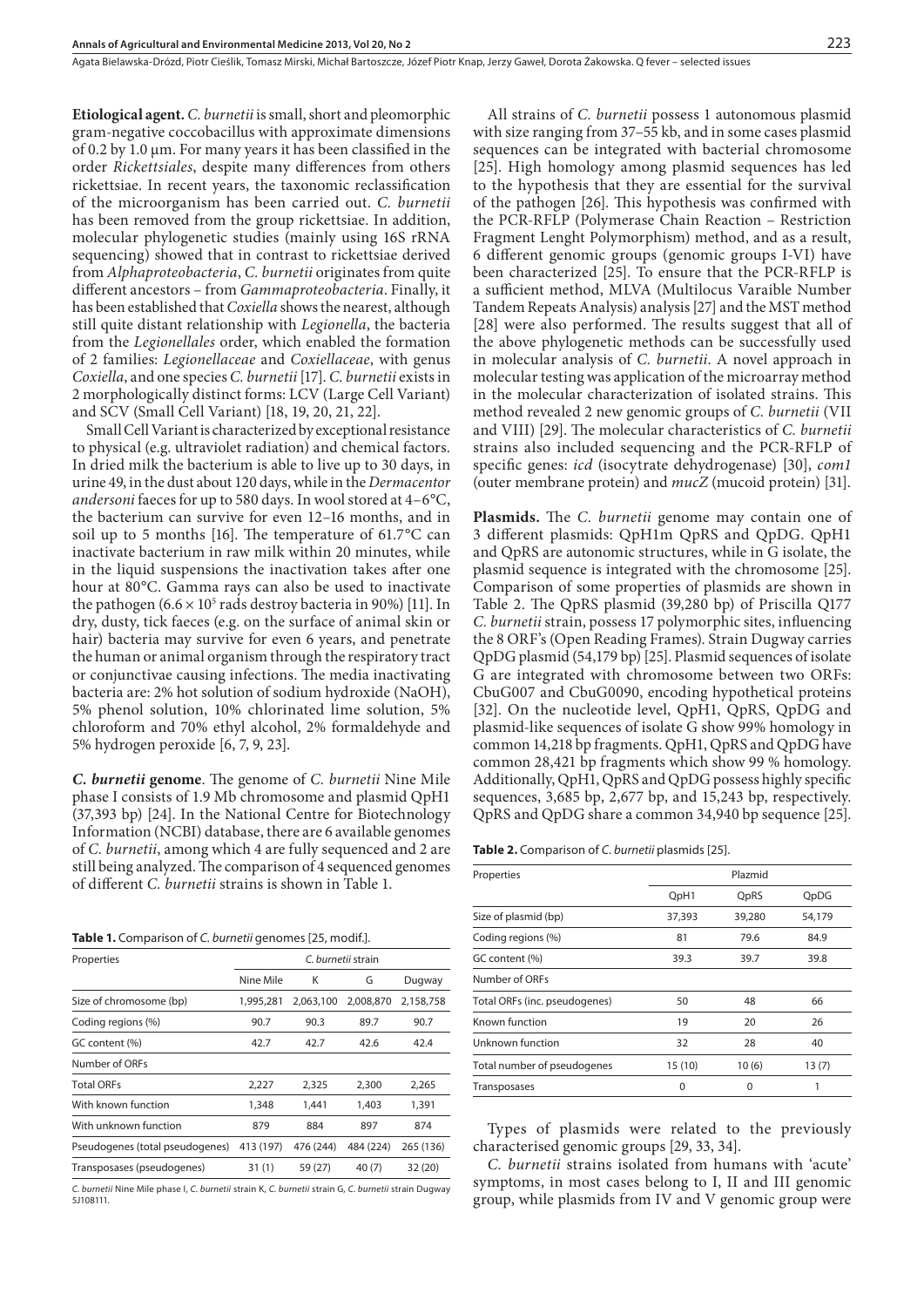found in patients with 'chronic' symptoms. This correlation led to the hypothesis that plasmids encode specific virulence factors which can determine the different virulence levels of *C. burnetii* strains [29].

*C. burnetii* isolates with QpH1 plasmid are correlated with 'acute' symptoms, while isolates with QpRS plasmid are responsible for 'chronic' symptoms. Another plasmid, QpDG is known to be non-pathogenic for humans [24]. Genomic group I, II and III is mainly represented by QpH1 plasmid, group IV by QpRS plasmid (strain Q177 Priscilla, K Q154 and P Q173). Group V (Corazon) includes strains with integrated plasmid-like sequences with chromosome (strains G Q212, S Q217 and Ko Q229). This group contains the *cbbE* gene encoding of a specific 55 kDa E protein of the cell wall. The Corazon strain is probably responsible for the development of human endocarditis [35].

Group VI contains only isolates with QpDG plasmid which was found in Dugway 7E9–12 strain of *C. burnetii*. QpDV plasmid was not compared with any of the abovementioned genomic groups [29]. Genotypic studies revealed the existence of at least 34 *C. burnetii* sequential types, which may also be co-responsible for the acute or chronic forms of the disease [28].

**Pathomechanism of** *C. burnetii* **infections.** Infection by *C. burnetii* is most commonly caused by inhalation of infectious aerosols. When the bacteria penetrate into the host's organism they are phagocytized mainly by macrophages, where a process of pathogen replication takes place in the phagolysosomes. This results in phagocyte's destruction and spread of the infection in the organism. In the life cycle of *C. burnetii* the bacteria exist in 2 anti-genically different phases (variants), since the changes in the surface antigens occur during the transition between the phase I (virulent) and phase II (avirulent). In the natural environment, *C. burnetii* exists in the phase I, while in *in vitro* conditions, such as tissue culture, the bacteria loose the characteristic surface antigens and transform into the less virulent phase II. This transition is reversible, and in the experimentally-infected animals the phase II strains transformed back into the phase I bacteria [11]. Genetic studies have revealed that there is a relationship between the pathogenecity of the *C. burnetii* strains and the presence of different plasmids. This allowed classification of the pathogen into several genetic groups: I, II, III, IV, V, VI [29]. *In vitro* serial passages of phase I *C. burnetii* in chicken embryo yolk sacs or tissue cultures induce formation of bacteria producing LPS of lower molecular mass, described as phase II of this microorganism. However, both phases (I and II) have similar kinetics of replication which takes place in phenotypically indistinguishable lysosome-like PV (parasitophorous vacuoles) structures [36, 37, 38].

LPS is the major component of the outer membrane of this Gram-negative bacteria, which makes it an important factor in the virulence of *C. burnetii*. Lipid residues of phase I and II LPS have an identical chemical structure and are able to block the TLR-4 receptor in the course of the host cell's response to infection. Phase I microorganisms interact with THP-1 leukocyte receptor:  $\alpha_{\nu} \beta_3$  integrin, whereas the phase II *C. burnetii* additionally binds with CR3 receptor  $(α<sub>M</sub>β<sub>2</sub>)$ integrin) of macrophages. The phase I pathogen has a complete structure of LPS, which restricts the binding of bacteria with CR3. In contrast, the LPS of phase II *C. burnetii* has hydrophobic properties due to a lower content of carbohydrate

residues, which leads to more intense phagocytosis of phase II bacteria by host phagocytic cells [37, 38].

*C. burnetii* exists in 2, morphologically distinct forms: vegetative – known as LCV (large cell variant), which shows a less dense structure under transmission electron microscopy, and a spore-like form – SCV having a more dense structure  $[7, 14, 39]$ . SCVs  $(0.2-0.5 \mu m)$  in size) is metabolically-inactive, and is able to survive in the environment outside the host for a very long time due to its resistance to various physical factors, such as high temperature, or disinfection agents. The larger, 1.0  $\mu$ m LCV form, has high metabolic activity and lower resistance to environmental conditions [6, 8, 9]. Conversion of SCV into LCV takes place in parasitophorous vacuoles (PV) rich in amino acids, carbohydrates and peptides regulating bacterial metabolism. *C. burnetii* replicates in phagolysosomes, and is the only known bacterial pathogen whose multiplication during the life cycle occurs in the PVs. According to many authors, this characteristic feature constitutes the most important element of the pathomechanism of *C. burnetii* infection [36, 37, 38].

Internalization of *C. burnetii* into host cells occurs via microfilaments-dependent endocytosis. Adherence of the *C. burnetii* virulent phase I to human monocyte-like THP-1 cells leads to protrusion of the host cell membrane to the site of bacteria adhesion. Phase I of the microorganism interacts with the  $\alpha_{\nu} \beta_3$  integrin receptor on THP-I leukocytes, whereas the phase II is additionally able to interact with CR3 [37].



**Figure 1.** Infection scheme of *C. burnetii* (author's schedule).

During the first 6 hours after internalization, an interaction of *C. burnetii* with the host's autophagosomes and endosomes takes place, manifested by the presence of autophagic marker LC3 (microtubule associated protein – Light Chain 3) and endosomal proteins: Rab5, Rab7. This process requires the presence of effector proteins in a form homological to the Dot/Icm type IV secretion system (T4SS) of *Legionella*, which indicates the close phylogenetic relationship between the 2 microorganisms. The common feature of the bacterial secretion effectors is the presence of eukaryotic-like motives that functionally mimic the activity of the host cells' proteins. Additionally, at this time, Akt and Erk1/2 kinases become activated, inhibiting the apoptotic programmed cell death [37].

In the next stage of PV formation (around the second day post-infection), the phagosome containing *C. burnetii* fuses with lysosome, which leads to activation of lysosomal enzymes: acidic phosphatase and cathepsin D. The transformation of the resistant, metabolically inactive SCV into the LCV form, which actively replicates and shows high metabolism,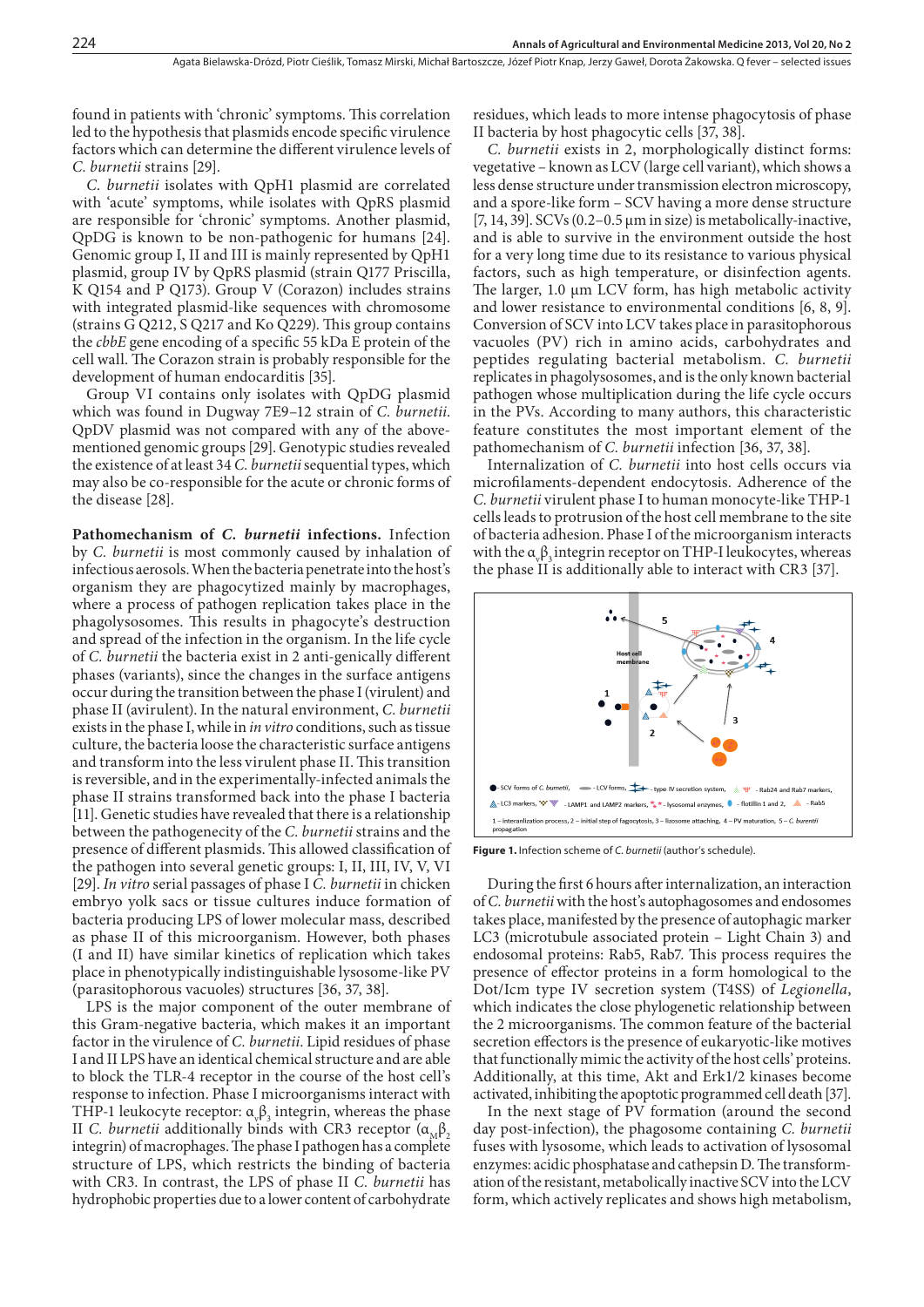takes place in the maturing parasitophorous vacuoles, similar to other species of bacteria from *Legionella spp.* and to protozoans from *Leishmania spp*. [37, 40]. In normal conditions, autophagy is a process used by cell to degrade cytoplasmic material and remove damaged organelles through their transport into autophagolysosomes. *C. burnetii*  adapted this mechanism as a source of nutritional compounds necessary throughout the life cycle of this microorganism, and as a first step of PV membrane formation. Multiple fusion with autophagosomes containing endolysosomal vacuoles may have a fundamental role in providing the space in vacuolar membrane needed for the enlargement of PVs [37, 39, 40, 41]. At this stage of PV formation, the vacuoles are characterized by a moderately acidic environment (pH=5.0), contain acidic hydrolases (i.e. acidic phosphatase, 5'nucleotidase and cathepsin D), have surface markers: LC3, Rab7 and Rab24, as well as H+ ATPase, and obtain additional protein markers connected with lysosomal membrane, i.e. lysosomal glycoproteins: LAM 1, 2, 3, and flotillin 1, 2 [37, 40]. Additionally, the PV membrane is enriched with cholesterol, which plays an important structural role and mediates signal transduction during *C. burnetii* infection. In terms of the structural function of cholesterol, it enhances the mechanical resistance of the double lipid layer; thus, the mature PV containing bacteria becomes highly resistant to mechanical damage, despite the large size of the vacuoles. Cholesterol also decreases the membrane permeability to ions, which is helpful in sustaining the acidic pH of the PV, as it minimizes the protons' escape. Cholesterol, together with lipoproteins: flotillin-1 and -2 is involved in signal transduction, and modulation of many cellular functions, such as membrane fusion. PV is constantly binding with the fluid phase of endosomes, which is why the endosomal fluid-phase markers are constantly present in the lumen of the vacuoles. The *C. burnetii* SCV undergoes morphological transformation into LCV, which can then start the process of replication.

On the second day of infection, a decrease of caspase activity is observed in the host cells, connected with induction of the pro-survival transcriptional response. This includes activation of Akt and Erk1/2 kinases, as well as reduction in cytochrome c release from the mitochondria [37]. These processes protect *C. burnetii* from apoptotic cell death mechanisms. Additionally, the microorganism controls apoptosis by regulation of autophagy, since it modulates the interplay between Beclin 1 (one of the major proteins of the complex in charge of autophagic nucleation in mammals) and anti-apoptotic protein Bcl-2 [42].

*C. burnetii*, similar to many other Gram-negative bacteria, activates the type 4 secretion system (T4SS) to modulate specific cell processes of the host, making them beneficial for bacteria. The effector proteins synthesized and released regulate the vesicular transport enabling the formation of replicative vacuoles [37, 40]. The common feature of bacterial secretion effectors is the presence of eukaryoticlike motifs, which imitate the functional activity of host cells' proteins. New effector particles include families of proteins having coiled-coil domains (CCDs), and domains with tetratricopeptide repeats (TPRs), leucine rich repeats (LRR) and ankyrin repeats (Anks). All of these structural motifs participate in various types of protein-protein interactions and cell signaling pathways [37].

The late form of PVs (observed after 6 days post-infection) constantly regulate the process of autophagy and endosomal pathway. PVs are filled with *C. burnetii* bacteria being in the stationary growth phase. The replicative vacuole grows to the stage in which it finally occupies almost the entire cytoplasm of the host cell, leading to transformation of LCV into SCV. SCV multiplies, producing morphologically new forms of *C. burnetii,* which after the release from the infected cells are able to spread the infection further to new host cells [37, 40, 41].

**Epizootiology and epidemiology.** At least 96 mammal species and marsupials constitute the reservoir of *C. burnetii*. Among breeding, domestic and laboratory animals, there are mainly horned cattle, sheep, goats, cats, dogs, guinea pigs and gerbils. The infection has been also detected in annelids, fish, reptiles (e.g. vipers and snakes) and birds [19, 43, 44, 45]. In nature, free living animals such as small and insectivorous rodents, bats (*Nyctalus leisleri* in Poland), shrew, wild boar, hamsters, rabbits, deer, morningstar hares, bison and bears are considered the reservoir of infection [44]. The source, and at the same time, the vector of this bacteria, are also blood-sucking arthropods (mainly ticks, Trombiculidae and other mites, mosquitoes, lice and fleas) [19, 23, 43]. Other arthropods (flies, cockroaches, lice) can be a passive vector of the disease.

In animals, *C. burnetii* is characterised by a high affinity to lung cells, mammary glands, testicles, lymph nodes (especially knots 'above the udder'), uterus and foetal fluids. It is excreted with milk, urine and faeces, as well as the amniotic fluids and placenta. In breeding animals, the infection may be asymptomatic and usually lasts the entire period of their lifetime. Intensive proliferation of bacteria and intensification of signs of the disease can occur during pregnancy or as a consequence of treatment with immunosuppressant agents. The immune status of the animals and bacterial virulence affect the development of the disease, which may present symptoms of pneumonia, inflammation of the spinal cord, eyes, and udder, as well as arthritis. The observed cases of people with symptoms of Q fever indicate the presence of this disease among animals [8, 11].

In order to explain the role of ticks in the epidemilogy of Q fever in Poland, Wierzbanowska *et al.* [46], between 1993–1995, tested 1,580 ticks collected from humans, animals and plants, using the PCR method. The presence of sequences characteristic for *C. burnetii* was found in 3 samples (0,19%). Recent findings carried out by Niemczuk *et al.* [47], who used real time PCR in their studies, have shown that the percentage of positive results in samples isolated from ticks collected from places where local outbreaks occurred, accounted for 33.3%, which may suggest that ticks can be an important vector for *C. burnetii*. In samples taken from ticks, the concentration of bacterial cells varied from  $10<sup>8</sup>-10<sup>11</sup>$  per tick [48]. Ticks that are the natural reservoir of *C. burnetii* constitute an important element in the circulation of this microorganism in the natural environment. This agent can be carried by over 40 species of ticks which are capable of transovarial transfer of the pathogen to the next generation. It is important to note that during their life cycle, ticks can be found in 2 or more hosts, which is why these arthropods play a crucial role in the environmental persistence of *C. burnetii*. Ticks become infected during the consumption of blood with *C. burnetii* cells, and as a result, they become a carrier of the above-mentioned microbes [9, 14, 15, 49]. Among the tick species found on the territory of Poland and Slovakia,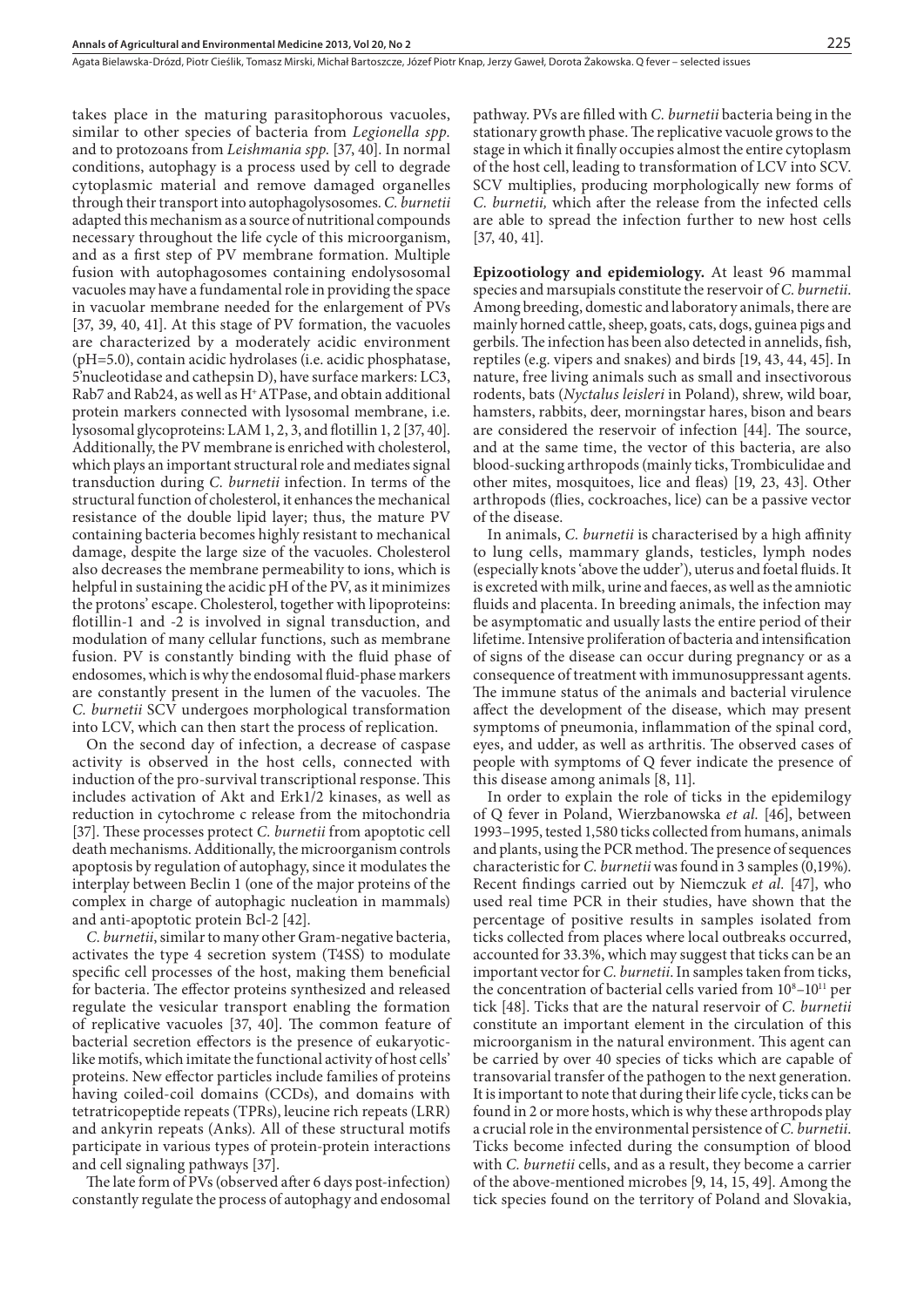the most significant epidemiological and epizootiological role in Q fever transmission seems to be played by *Ixodes ricinus,* but other species, e.g. *Dermacentor reticulatus*, *D. marginatus* and *Rhipicephalus sanguineus* must also be taken into account [19, 46, 50, 51].

High infectivity of *C. burnetii* (one bacteria cell can cause infection and symptoms appearance) is the main factor conducive to the spread of the disease [6, 9, 14, 52, 53]. Resistance of the bacteria against extremely harsh environmental conditions (physical and chemical factors) allows the spreading of the pathogen through air over long distances (many kilometers from the source of infection), which has a significant influence on Q fever territory range. Properties of the pathogen, especially its high virulence, causes a strict international surveillance of all research activities linked to *C. burnetii*. Risk of *C. burnetii* infection for laboratory personnel was qualified as high (classification to the risk group 3) according to the EU Directive 2000/54. All scientific and diagnostic tests involving this bacteria must be held in BSL3 laboratories [6, 7, 9, 11, 39, 49].

Q fever outbreaks have been registered on all continents, except New Zeland [54]. The dynamic progress in tourism, higher animal production, increased international trade in animals and products of their origin, as well as intensive travel by people between countries, are the main factors contributing to the higher risk of 'importing' and spreading Q fever worldwide [55, 56]. In Poland between 1993–2009, 9 cases of imported Q fever in humans was described [57].

**Q fever in Poland.** In Poland, the first Q fever outbreak was identified in 1956 in Owczary, Nowy Sącz Province in southern Poland. The source of infection was sheep imported from Romania [58]. Sixty-three people fell ill, and one child died. In 1957, a laboratory infection occurred, resulting in 17 persons becoming ill. Between 1959–1982, no indigenous infections were detected in humans. In 1982, however, a Q fever outbreak was reported in a herd of 220 dairy cows in Ulhówek, Lublin Voivodeship, in southeast Poland near the Ukraine border, which also resulted in the infection of at least 1,300 people [35, 59, 60, 61]. This was the largest outbreak in humans in the world – similar scale of the disease was only noted during the epidemic between 1947–1948 in Tübingen, Germany – until 2007, when a large human and animal Q fever outbreak occurred in The Netherlands. The source of disease has never been established. In 1962, 1985 and 1982–1986, imported leather goods were the cause of 3 outbreaks in humans [12, 13, 23, 35], after which, between 1986–2004, only isolated cases of the disease were reported in Poland [13, 35, 62].

In 2003, Cisak e*t al.* [63], using serological methods, examined farmers from the Lublin Voivodeship who had suffered in the past from ailments of the respiratory system. Among 90 tested sera, 16 (17.8%) samples were positive for phase I antigens, and positive titres were more frequent in females than in males. Based on these results, the authors concluded that Q fever outbreaks had probably occurred several years earlier [63].

According to the annual reports by the Chief Sanitary Inspectorate (CSI), in 2005, 59 cases of Q fever were registered (53 cases in the Lesser Poland Voivodeship and 6 cases in the Silesia). The source of infection were animals (cattle, sheep, goats) imported from The Netherlands. In recent years, Q fever outbreaks have been registered in the so-called

Polish 'eastern wall'. Interdisciplinary clinical, genetic and seroepidemiologic studies have been undertaken to investigate these outbreaks [35, 47, 51, 57]. In 2008, 24 cases of human infection were registered, including 21 in Subcarphatian Voivodeship and 3 cases in Lublin Voivodeship. In 2009, 5 more persons became ill in the above-mentioned regions. The outbreak concerned workers of 2 large households, and their family members who consumed raw milk from infected cows. An exchange of cattle and travelling of employees occurred between these farms. In both Poland and throughout Europe, there are in fact many more cases of the disease in humans which remain unrecognized – the 'underestimation' phenomenon. Between 1956–2009, 258 human cases were registered in Poland, while between 2010–2011, no cases of infection were reported (Tab. 3).

However, according to epidemiological estimation of the authors of the presented study [35], Q fever in humans is diagnosed in minimal percentage of cases in Poland – only 1%. Thus, it is an 'iceberg phenomenon' of a very disadvantageous rate of recognized cases in relation to the actual number of infections. The diagnosis of Q fever makes it very difficult, it is often confused with other diseases, such as seasonal flu, and comprehensive studies are performed only sporadically [23, 35]. Close contact of people with farm animals poses an important epidemiological risk. The great Q fever epidemic (up to 4,000 human cases until 2012) in the The Netherlands, ongoing since 2007 [64], proves the legitimacy of this hypothesis.

Some authors suggest the possibility of a cyclic occurrence of the disease at 5–10 year intervals [44]. The occurrence of outbreaks of the disease in humans is illustrated in Table 3, and in animals in Table 4. According to the EFSA Report, in Poland in 2007, among 91 serologically-tested samples from cattle, 2.2% were positive; while in 2008 year, among 1,130 tested cattle, 40.1% were positive: 'The majority of samples were investigated due to clinical suspicion or after abortion, and were examined using serological tests' [2]. Based on the Regulation of the Minister of Agriculture and Rural Development of 24 June 2010, monitoring tests for Q fever are conducted in Poland. If the test result for antibodies to *C. burnetii* is positive, the sample is sent to the National Reference Laboratory (NRL) for re-implementation of the study. The samples confirmed as positive are tested using real-time PCR. The positive results in the presented study allows the unambiguous confirmation of the cases of Q fever. The results regarding the prevalence of Q fever in animals are presented in Table 4, and indicate that the disease is detected in animals throughout the country. In 1989, the circulation of the agent in nature in the form of naturally occurring infection focuses was demonstrated.

In 2009 and 2010, serological analyses of 120 samples from cattle suspected of *C. burnetii* infection was performed, showing 21.6% positive results. Six blood samples from humans having contact with the animals, in which the presence of antibodies against phase II were detected, was also examined. Genetic tests with the use of the real-time PCR method produced positive results in all analyzed human blood samples [47].

Chmielewski *et al.* [65] conducted a phylogenetic analysis of 6 *C. burnetii* strains (755, Hum, Zam, 801, 507 and Dowg) acquired from humans and animals using (Multi Spacer Typing (MST) and MLVA methods. The origin of the strains was as follows: 755 – Gorlitz, Hum – Warsaw, Zam – Zamość,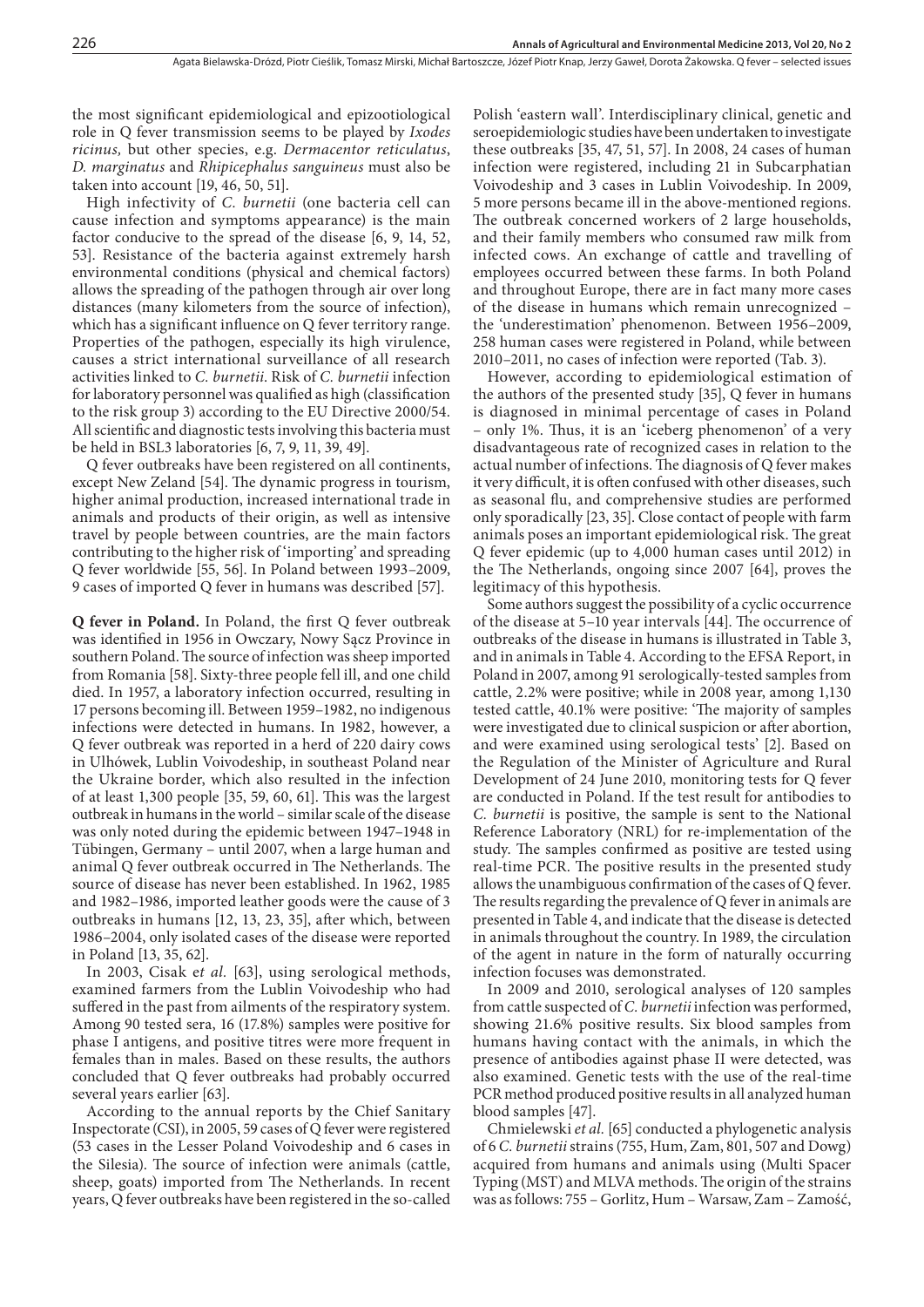Agata Bielawska-Drózd, Piotr Cieślik, Tomasz Mirski, Michał Bartoszcze, Józef Piotr Knap, Jerzy Gaweł, Dorota Żakowska . Q fever – selected issues

**Table 3.** Reported cases of Q fever in humans 1956–2011 (according to Knap 2009 [35], revisited by Knap 2012).

**Table 4.** Q fever in animals in Poland 1996–2012, according to OIE (World Organisation for Animal Health – www.web.oie.int).

| Year        | No. of cases             | Incidence per 100,000    |
|-------------|--------------------------|--------------------------|
| 1956        | 63                       | 0.180                    |
| 1957        | 21                       | 0.060                    |
| 1958        | 17                       | 0.048                    |
| 1959-1962   | ÷,                       | $\blacksquare$           |
| 1962        | 26                       | 0.072                    |
| 1963-1979   | L,                       | $\overline{\phantom{a}}$ |
| 1980-1983*  | $\bar{\phantom{a}}$      |                          |
| 1984        | 3                        | 0.008                    |
| 1985        | 1                        | 0.003                    |
| 1986        | $\overline{2}$           | 0.005                    |
| 1987        | $\overline{2}$           | 0.005                    |
| 1988        | 2                        | 0.005                    |
| 1989        | ÷,                       | ä,                       |
| 1990        | $\overline{2}$           | 0.005                    |
| 1991        | 2                        | 0.005                    |
| 1992**      | 20                       | 0.052                    |
| 1993        | 1                        | 0.003                    |
| 1994        | $\overline{\phantom{m}}$ | $\overline{\phantom{a}}$ |
| 1995        | 1                        | 0.003                    |
| 1996        | 1                        | 0.003                    |
| 1997        | ÷                        | $\overline{\phantom{a}}$ |
| 1998        | 1                        | 0.003                    |
| 1999        | ÷                        | ÷,                       |
| 2000        | $\overline{\phantom{a}}$ | $\overline{\phantom{a}}$ |
| 2001        | $\mathbf{1}$             | 0.003                    |
| 2002        | L,                       | $\overline{\phantom{a}}$ |
| 2003        | $\overline{\phantom{m}}$ | $\overline{\phantom{a}}$ |
| 2004        | $\overline{\phantom{a}}$ | $\overline{\phantom{a}}$ |
| 2005***     | 59                       | 0.115                    |
| 2006        | $\overline{\phantom{a}}$ | $\overline{\phantom{a}}$ |
| 2007        | $\overline{\phantom{a}}$ | $\overline{\phantom{a}}$ |
| 2008****    | 24                       | 0.063                    |
| 2009        | 5                        | 0.010                    |
| 2010        | ÷                        | $\overline{\phantom{a}}$ |
| 2011        | $\overline{\phantom{a}}$ | $\overline{\phantom{a}}$ |
| 2012 (I-IV) | ä,                       | ä,                       |

\* In fact, at least 1,300 cases confirmed serologically in the great epidemic of 1982–1983 in Zamość Province.

\*\* Cases reported from investigated outbreaks in cattle and secondarily in humans

\*\*\* Cases in workers from 2 outbreaks in imported cattle in the border Provinces of Silesia (6 cases) and Małopolska (53 cases).

\*\*\*\* Outbreak in Lublin and Subcarpathian Voivodeship; data registered, but in fact more than 40 human cases.

810 – Leszno, 507 – Leszno, and Dowg – Koszalin. Results of the analysis were compared to 2 *C. burnetii* reference strains – Nine Mile (Montana, USA) and Henzerling (Italy). Among the tested isolates ST18 type was dominated which, together with the ST16 type, is responsible for the acute form of disease. An interesting case was the isolation of *C. burnetii* strain Hum from a 10-year-old Polish boy with mycoplasmosis who had returned from abroad. It was found that this strain showed a high genetic similarity to the *C. burnetii* strain Henzerling. The study demonstrated that all isolates showed high genetic

| Years            | Region                                             | Cases of infection in animals                                   |
|------------------|----------------------------------------------------|-----------------------------------------------------------------|
| 1996             | No data                                            | 1 case* (cattle)                                                |
| 1997             | No data                                            | 8 outbreaks with 30 cases (cattle)                              |
| 1998             | No data                                            | 1 case* (cattle)                                                |
| 1999             | No data                                            | 1 case* (cattle)                                                |
| 2000             | No data                                            | 1 case* (cattle)                                                |
|                  |                                                    |                                                                 |
| 2001             | No data                                            | No data                                                         |
| 2002             | No data                                            | 4 outbreaks with 4 cases (cattle)                               |
| 2003             | No data                                            | 2 outbreaks with 2 cases (cattle)                               |
| 2004             | No data                                            | 4 outbreaks with 4 cases (cattle)                               |
| 2005             | Lesser Poland Voivodeship                          | 1 outbreak with 2 cases (cattle)                                |
| 2005             | Masovian Voivodeship                               | 2 outbreaks with 66 cases (cattle)                              |
| 2005             | Subcarpathian<br>Voivodeship                       | 1 outbreak with 1 case(cattle)                                  |
| 2005             | Silesian Voivodeship                               | 1 outbreak with 1 case (cattle)                                 |
| 2005             | Pomeranian Voivodeship                             | 1 outbreak with 1 case (cattle)                                 |
| 2006             | Warmian-Masurian<br>Voivodeship                    | 2 outbreaks with 3 cases (cattle)                               |
| 2007             | Subcarpathian<br>Voivodeship                       | 1 outbreak with 1 case (cattle)                                 |
| 2007             | Silesian Voivodeship                               | 1 outbreak with 2 cases (cattle)                                |
|                  | Lublin Voivodeship                                 |                                                                 |
| 2008             | (Biłgoraj District)                                | 1 outbreak with 52 cases (cattle)                               |
| 2008             | Subcarpathian<br>Voivodeship<br>(Leżajsk District) | 1 outbreak with 199 cases (cattle)                              |
| 2009             | Lublin Voivodeship                                 | 1 outbreak with 1 case (cattle)                                 |
| 2009             | Opole Voivodeship                                  | 1 outbreak with 1 case (cattle)                                 |
| April 2010       | Subcarpathian<br>Voivodeship                       | 1 outbreak with 1 case (cattle)*                                |
| June 2010        | <b>Greater Poland</b><br>Voivodeship               | 1 outbreak with 3 cases (sheep)*                                |
| July 2010        | Opole Voivodeship                                  | 1 outbreak with 11 cases (cattle)**                             |
| <b>July 2010</b> | <b>Greater Poland</b><br>Voivodeship               | 1 outbreak with 5 cases (sheep)*                                |
| October 2010     | Masovian Voivodeship                               | 5 outbreaks with 5 cases (cattle)*                              |
| October 2010     | Podlaskie Voivodeship                              | 6 outbreaks with 7 cases (cattle)*                              |
| November 2010    | Łódź Voivodeship                                   | 2 outbreaks with 3 cases (cattle)*                              |
| November 2010    | Lubuskie Voivodeship                               | 2 outbreaks with 2 cases (cattle)*                              |
| November 2010    | Masovian Voivodeship                               | 2 outbreaks with 2 cases (cattle)*                              |
| November 2010    | Opole Voivodeship                                  | 1 outbreak with 1 case (cattle)*                                |
| November 2010    | Podlaskie Voivodeship                              | 2 outbreaks with 2 cases (cattle)*                              |
| November 2010    | Pomeranian Voivodeship                             | 2 outbreaks with 4 cases (cattle)*                              |
|                  | Warmian-Masurian                                   |                                                                 |
| November 2010    | Voivodeship                                        | 1 outbreak with 1 case (cattle)*                                |
| November 2010    | <b>West Pomeranian</b><br>Voivodeship              | 3 outbreaks with 4 cases (cattle)*                              |
| December 2010    | Kuyavian-Pomeranian<br>Voivodeship                 | 2 outbreaks with 3 cases (cattle)*                              |
| December 2010    | Pomeranian Voivodeship                             | 1 outbreak with 2 cases (cattle)*                               |
| December 2010    | Silesian Voivodeship                               | 2 outbreaks with 2 cases (cattle)*                              |
| December 2010    | West Pomeranian<br>Voivodeship                     | 1 outbreak with 1 case (cattle)*                                |
| January 2011     | Lublin Voivodeship                                 | 1 outbreak with 3 cases (cattle)*                               |
| January 2011     |                                                    | 1 outbreak with 1 case (cattle)*                                |
| April 2011       | West Pomeranian<br>Voivodeship                     | 1 outbreak with 5 cases (cattle)*                               |
| May 2011         |                                                    | 1 outbreak with 4 cases (cattle)*                               |
| June 2011        |                                                    | 1 outbreak with 1 case (goats)*                                 |
| <b>July 2011</b> |                                                    | 1 outbreak with 1 case (goats)*                                 |
| August 2011      | Greater Poland                                     | 1 outbreak with 60 cases (cattle)<br>and 81 cases (goats)*      |
| September 2011   | Voivodeship                                        | 1 outbreak with 1 case (cattle)*                                |
| October 2011     |                                                    | No full data 213 destroyed<br>(goats), 24 slaughtered (bovines) |
|                  |                                                    | 1 outbreak with 3 cases (cattle)                                |
| December 2011    | No data                                            | and 9 cases (goats)*                                            |

\* Confirmed case, no clinical symptoms. Results of random tests covered by the Regulation of the Minister of Agriculture and Rural Development of 24 June 2010.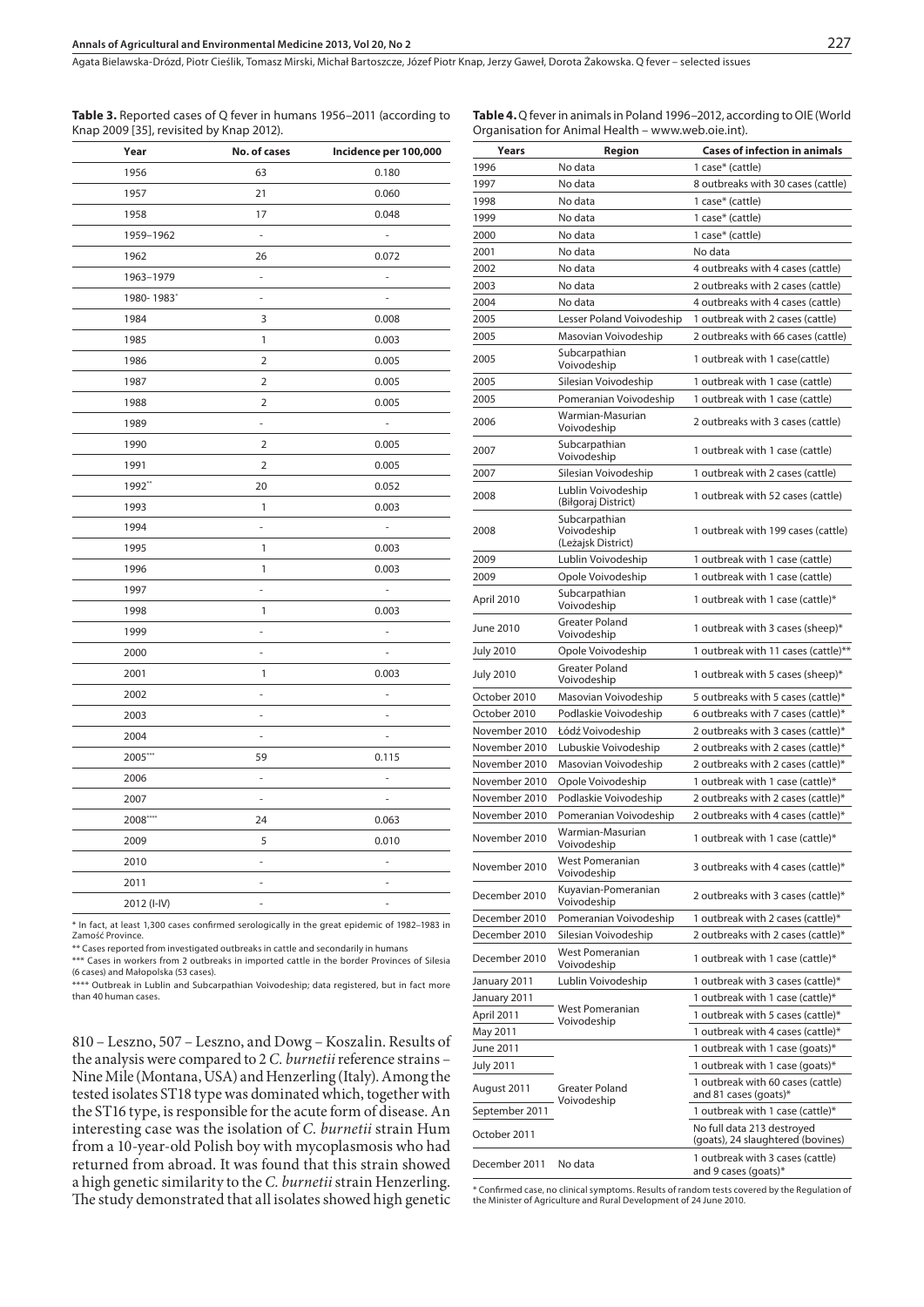diversity. In addition, the 755 strain exhibited a unique MLVA and MST profile, which suggests that it was imported from a territory outside Poland. Applying appropriate sanitary and veterinary eradication methods successfully eliminated this strain from the environment.

In recent years, infection 'imported' by people working on animal farms abroad, especially in the Mediterranean area, have become increasingly significant. The humans suspected of being infected should be submitted to active epidemiological surveillance [57].

The infection may occur as a result of direct animalanimal, animal-human or human-animal contact [9, 14, 15, 49]. Horizontal human-human infections occur very rarely. Several cases of disease transmission through the genital tract and contact with ill pregnant women have been found [6, 8, 9, 15]. The cases of infection among blood recipients, or resulting from bone marrow transplantation [6, 15], as well as cases caused by aerolisation during autopsy, have also been described [6, 8]. For humans, the main sources of *C. burnetii* infection are products derived from animals, such as contaminated wool, meat and milk, animal faeces and urine, as well as dust in the rooms where diseased animals are housed, trucks for their transportation, and contaminated water. The infection occurs mostly via the aerosol route, by inhalation of dust particles contaminated by bacteria. Amniotic fluids, placenta, and foetal membranes are rich sources of the agent (over 1 billion organisms per gram of placenta) [6, 8, 14, 15].

**Treatment and prophylaxis.** A case definition of Q fever, in accordance with Commission Decision of the European Parliament and European Council of 28 April 2008 (2008/426/ WE), specifies the criteria for its diagnosis by clinicians, epidemiologists and laboratory diagnostics.

In the treatment of acute Q fever, the recommended antibiotics are: tetracycline (doxycycline, glicylcycline), macrolides (erythromycin, clarithromycin, and roxithromycin), and quinolones (ciprofloxacin, ofloxacin and trovafloxacin) [49, 66]. Erythromycin is not recommended in severe cases. The treatment should be continued for 7–14 days or longer, depending on the patient's condition [49]. The chronic form requires a much longer period of treatment, even up to 3 years [51]. Sometimes, in case of the longterm antibiotic therapy, cardiac surgery with replacement of damaged heart valves is required.

Recent studies have demonstrated that new generation antibiotics, such as erythromycin-derived telithromycin [67] and tigecycline (glicylcycline), show effective activity against *C. burnetii* [66]. According to Spirydaki *et al.* [66], the strongest activity against *C. burnetii* has been shown by tigecycline and doxycycline, and successively weaker activity by: ofloxacin, trovafloxacin, clarithromycin, linezolid, and ciprofloxacin. Sometimes, the antibiotics can be combined with chloroquine (lysosomal alkalinization mechanism). In some cases (e.g. in children), interferon-γ (IFN-γ) may prove useful for effective treatment [68, 69].

The first vaccine against Q fever containing formalin-killed and ether-extracted *C. burnetii* was available just a few years after the discovery of etiological agent. However, it was moreor-less effective only for patients who were exposed to the microbe by aerosol route [7, 11]. There is only one commercially available human Q-fever vaccine – 'Q-VAX' vaccine (CSL Limited, Parkville, Victoria, Australia). It is widely used in

Australia and produced on the basis of formalin-inactivated whole cells of *C. burnetii* strain Henzerling Phase I, which gives high and long-term resistance [70]. In 2001, the Australian National Vaccination Programme' was started, which is unique in the world. Between 2001–2004, more than 40,000 people from high risk groups were vaccinated [71]. Only 94 Adverse Events Following Immunisation (AEFI) have been reported, including one requiring hospitalization. Another vaccine – IND 610 – based on formalin-inactivated whole bacterial cells, has been studied in the US. It has proved to be safe and effective, although it is not achievable at present [6, 15]. The researches on the effectiveness of different vaccines have been performed particularly in the US, the former Soviet Union and Czechoslovakia [9, 11].

Chen *et al.* [72] have selected 7 recombinant proteins on the basis of epitope mapping of antigens CD4 + T cells. The chosen proteins were used as antigens to immunize mice previously vaccinated with PI-WCV vaccine (whole *C. burnetii* phase I) to induce an immune response and antibody production. These studies were designed to find the antigenic similarity of *C. burnetii* and CD4 + T epitopes, which might be used to develop vaccines against *C. burnetii*. Other studies on recombinant vaccines containing protein subunits were unsuccessful [73, 74]. Beare *et al.* [75] used nitrocellulose microarrays to test recombinant *C. burnetii* antigens with regard to their reaction with antibodies produced in response to infection or immunization. The authors obtained positive result for approximately 50 proteins that might be used in the future to produce vaccines against Q fever.

In the Netherlands, Hogerwerf *et al.* [76] experimentally applied a vaccine called Coxevac (phase I containing inactivated Nine Mile *C. burnetii* strain) in sheep and dairy goats, obtaining limitation of infections and abortions, as well as decreased spread of pathogen in the environment. A vaccine known as Chlamyvax FQ, composed of inactivated *C. burnetii* phase II, has also been tested on animals, but without positive results [77]. A chloroform-methanol residue (CMR) vaccine, tested in the US, provided immunity in animals, including primates, in cases of infection by the aerosol route; however, it caused severe side-effects [8, 9, 11].

The four-year studies by Astobiza *et al.* (2007–2011) on the effectiveness of vaccine consisting of phase I *C. burnetii* in the sheep herd with confirmed infection, showed that use of the vaccine inhibited further spread of the pathogen in the herd for the last 2 years, despite its persistence in the environment [78].

In the non-specific prevention of the disease in animals, the most important measure is to quarantine animals introduced into the herd, and the eradication of sick animals in the case of disease occurrence, and the isolation of microbes. Q fever is not a disease treated *ex officio*. Milk from sick animals is not suitable for human consumption; however, after submition to pasteurization it may be used in animal feeding on the farm [23]. Detailed data concerning proceedings in the event of Q fever emergence in animals include guidelines of the Chief Veterinary Officer [48].

The prevention of Q fever in humans relies on maintaining special caution and personal hygiene rules in contact with animals. In the case of emergence of the disease among animals, special medical care should be provided for the persons on the farm in whom the presence of antibodies against *C. burnetii* should be monitored. In cases of confirmed contact with infected animals, it is advisable to use antibiotics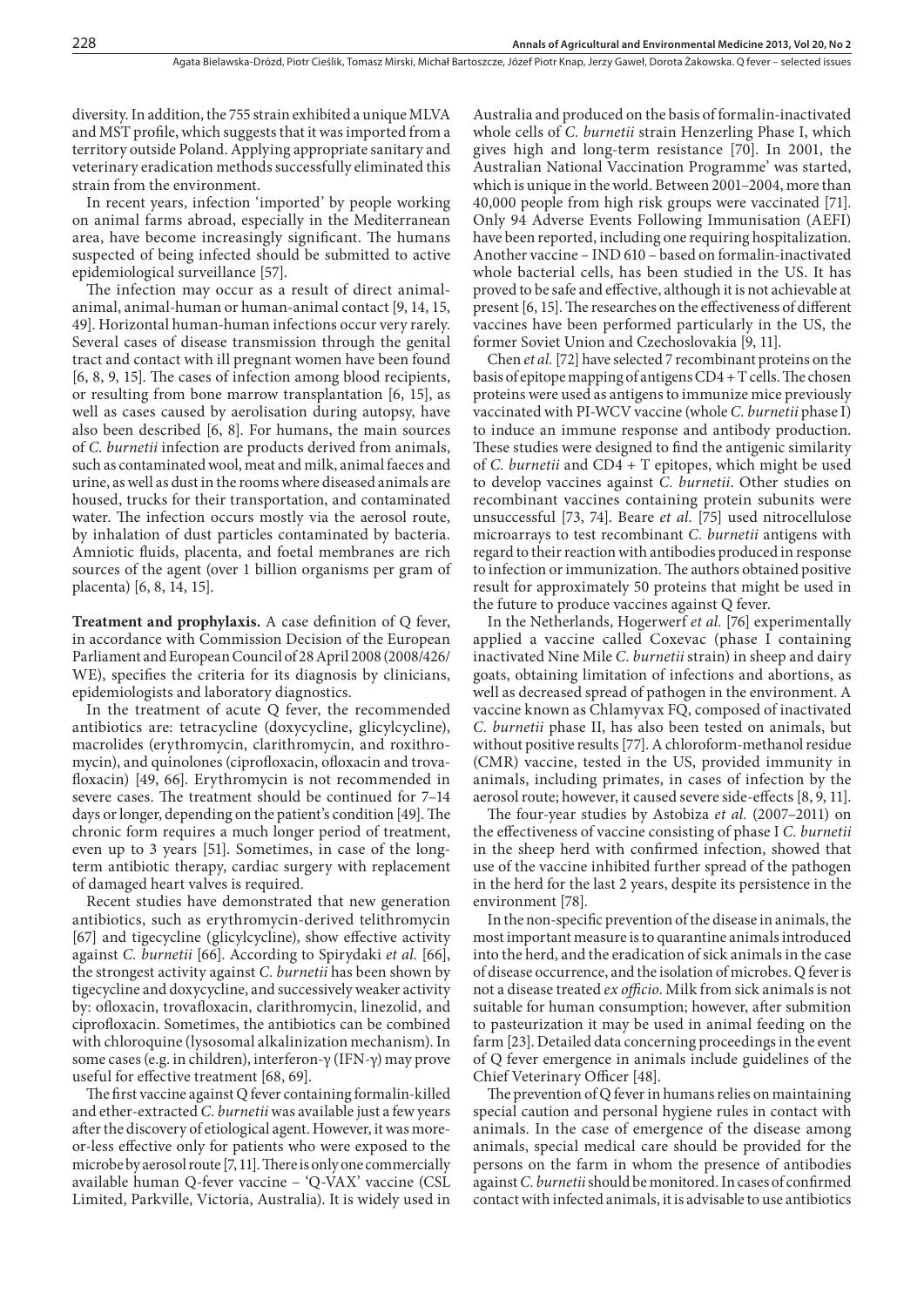prophylacticly [35, 57]. In epidemic areas, the blood sampling from donors must be stopped. Q fever is a typical biological agent of occupational hazard [79].

## **LABORATORY DIAGNOSTICS**

**Culture methods.** In most cases, the isolation of living strains of *C. burnetii* is performed with the use of *in vitro* cultures of cell lines, such as Vero cell line (African Green Monkey Kidney epithelial), also known as MGB cell line, BHK – 21 (hamster kidney fibroblast), L – 929 (murine fibroblast), HEL (Human Cervical epithelial, and CHO (Chinese hamster ovary fibroblast), J774A.1 (murine macrophage-like) [37].

Recently, an artificial medium, acidic citrate cysteine medium (ACCM), for culturing *C. burnetii* has been introduced [80]. Acidic pH (4.75) and low concentration of oxygen (2.5%) imitate conditions that are characteristic for PV vacuoles in cells. Log phase was observed after 6 days of culturing.

**Serological methods.** Q fever as an infectious disease is difficult to diagnose. Preliminary diagnostics are mainly based on clinical symptoms, direct contact with animals, and on serological results [7, 63].

Two forms of *C. burnetii* can be detected by serological methods, such as IFA (Indirect immunofluorescence assay) and ELISA (Immunoenzymatic assay). The first form detected is the virulent phase, known as phase I, which possess smooth LPS. The second form is phase II, which possess rough LPS [7, 81]. Defining the titers of phase I and phase II antibodies allows distinguishing the acute form from the chronic form of Q fever, and is a predictor indicating the evolution of the acute form to the chronic form [7, 23, 81]. The need for clinical observation, using for example, 2-D echocardiography, and serological monitoring of convalescents who showed the acute form of the disease, for many years has been indicated as essential in terms of the possibility to develop the chronic form in these patients [23, 35, 82]. Currently, this postulate has been recognized by ECDC as a standard procedure [83].

To define the titer of antibodies against *C. burnetii*, IFA and ELISA are usually used. In IFA, antigens of phase I and phase II are applied, which are produced in fibroblasts of infected mice and murine epithelial placenta cells [36]. This method allows obtaining high quantities of highly specific antigens which can be used for the detection of IgG, IgM, and IgA antibodies [36]. Peter *et al.* [84] and Cowley *et al.* [85] showed that ELISA and IFA can be used in routine serodiagnosis of Q fever, although ELISA is more labour- and time-consuming, and requires highly qualified personnel [36].

In acute infections, antibody response to *C. burnetii* phase II antigen is predominant and is higher than phase I antibody response. In chronic infections, an increase of the phase I IgG titer is observed, which is often much higher than phase II IgG.

The gold standard of serological tests for diagnosis of acute Q fever is the indirect immunofluorescence assay with the use of *C. burnetii* antigen, which is performed on paired serum samples to demonstrate a significant (4 fold) rise in antibody titers. In most cases of Q fever, the first IgG IFA titer is typically low, or 'negative', and the

second typically shows a significant (4-fold) increase in IgG antibody levels. Antibodies concentration for phase II above 1:64 for IgM and above 1:256 for IgG are usually defined as positive [44].

For many years, the serological diagnosis of humans was based on 2 highly specific tests: complement fixation test (CSF) and microagglutination test in phases I and II, performed simultaneously [19, 23, 60]. Other methods, such as the complement fixation test, western-blotting, microagglutination tests and radioimmunological assays, have also been applied in the diagnostics of Q fever [36].

**Molecular diagnostics – PCR method.** Amplification of defined fragments of DNA with the PCR method has been used for the detection of *C. burnetii* genetic material. Designing primers and probes, highly specific for *C. burnetii*  genes, is nowadays an easy task in science, enabling adaption of the PCR method for diagnostic purposes, and giving the possibility to detect genetic material of the patogen in various samples. PCR is regarded as a highly sensitive method in comparison to standard, serological methods, which is why it has wide application in screening tests [36], and has been used for identification of *C. burnetii* in samples of various origin, including clinical samples (blood, biopsy, liver and placenta), environmental samples, animal faeces and tissues of ticks [86].

Currently, many different primer sequences for detection of *C. burnetii* is available in the literature [86]. For preliminary detection of *C. burnetii* in environmental samples, insertion elements, such as *IS1111* and *htpAB* are mainly used, because they can occur in bacterial genome in many copies, 19 and 20, respectively. These properties of target sequences enhance the sensitivity of the PCR reaction, allowing detection of even a single cell in a sample [87]. *C. burnetii* possess 29 insertion elements: 21 copies of *IS1111*, 5 copies of *IS30* and 3 copies of *ISA1*. Insertion sequences are present in bacterial chromosomes, but not in plasmids [88].

For identification of *C. burnetii*, other improved PCRbased methods have also been developed. Nested PCR and real time PCR with TaqMan probes have been applied to detect chromosomal genes (*com1 and htpB*), plasmid genes and transposase-encoding genes located in the insertion elements of bacteria. However, in quantitative analyses, the insertion elements are rarely used due to their variable and not fully defined number of copies [87].

In phylogenetic analyses, which are important for epidemiological investigations, 2 methods based on PCR and sequencing are used: Multilocus Variable Number Tandem Repeats Analysis and Multi Spacer Typing. MLVA is an improved Variable Number Tandem Repeats (VNTR) method, in which series of tandem repeats are flanked by designed primers and multiplied by PCR [27]. Tandem repeats can be located in different parts of the genome, and also occur in many copies [86]. MLVA has been successfully used for the molecular typing of *C. burnetii* [27, 65, 89, 99], which is especially important in epidemiological investigations.

Another molecular method allowing determination of similarities between *C. burnetii* strains is MST, which is based on the sequencing of intergenic spacers [28, 90, 91, 92], since in the spacer regions a single nucleotide polymorphism or insertion/deletion mutations can occur randomly. The profiles obtained by this method can be easily compared using web sites, where 34 different MST profiles have been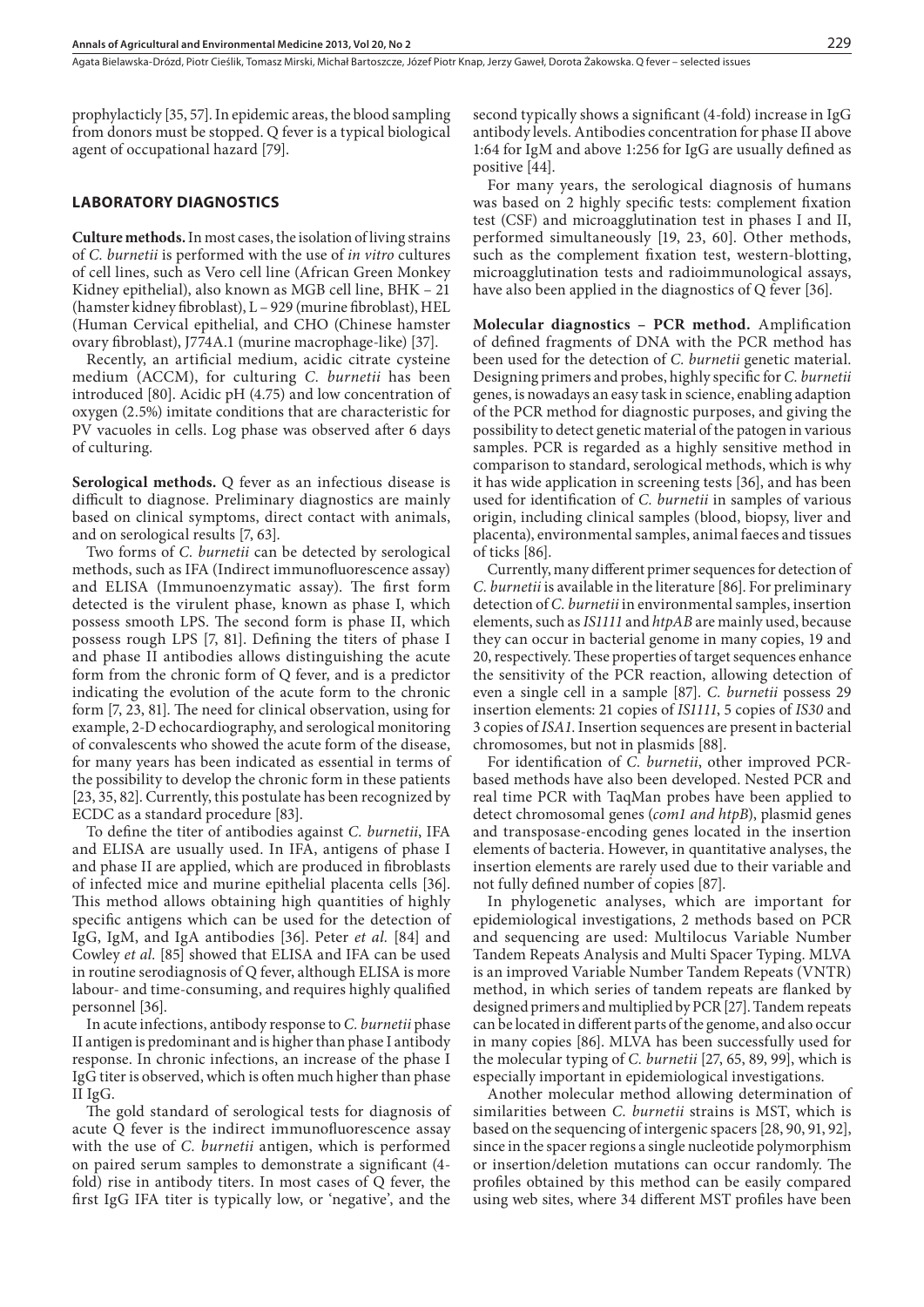already described (see: http://ifr48.timone.univ-mrs.fr/ MST\_Coxiella/mst).

Microarray constitutes another modern genetic tool used in the analyses of bacterial genes and genomes [29]. The use of microarrays enabled the description of 5 different polymorphisms in *C. burnetii* genomes, and some phylogenetic analyses were also performed using this technique. Thanks to the comparitive genome hybridization method (CGH), it has been shown that the strains belonging to I, II and III genomic group and carrying QpH1 plasmid are genetically different microorganisms. The results of the presented study show that strains belonging to genomic group I are the ancestors of the group III, while strains from genomic group III are the ancestors of the genomic group II [29].

*C. burnetii* **as a biological weapon.** *C. burnetii* can be used in bioterrorist attacks via aerosol, contaminated environment, food and water [6, 15]. It has been suspected that it was used as biological warfare against German soldiers during World War II in Serbia and southern Yugoslavia, where suspicious outbreaks were noted [11].

In the Amercian Offensive Program of 1942, *C. burnetii* was taken into account as a (possible) biological agent which could be used for the production of biological weapons.

In 1955, volunteers from the Seventh-Day Adventists Church were exposed to *C. burnetii* aerosol in the so-called 'Whitecoat' program and were subjected to therapeutical tests. Before the outbreak in World War II, the Russians also propably produced *C. burnetii* for offensive purposes. In 1995, a religious group, The Highest Truth (Aum Shinrikyo), carried out the terrorist attack on Tokyo underground using Sarin. This incident proved the effectiveness of the use of biological agents, including *C. burnetii*, for the purpose of biological attacks by terrorists [6]. According to the World Health Organization (WHO), the aerolization of 50 kg of *C. burnetii* in an urbanized area with a population of about 500,000 inhabitants, could cause 125,000 acute, 900 chronic, and 150 fatal cases [9].

According to the CDC *C. burnetii* belongs to group B pathogens in terms of biothreat. Even though an attack with *C. burnetii* would not cause fatal consequences, unlike *Yersinia pestis* or *Bacillus anthracis*, it would eliminate infected people from active life for the duration of their treatment. *C. burnetii* shows many useful features with regard to military applications:

- it is extremely resistant to environmental factors;
- it is remains virulent during long periods of storage;
- it is easy to spray and produces quick and long-term overpowering effects.

*C. burnetii* is also a pathogen, which is unusually difficult to eliminate from the environment, a process that is very time-consuming. In the case of natural occurring outbreaks (natural focus, nidality focus) elimination of the microorganism is simply impossible. The need for long-term therapy, drastically decreased military ability of infected soldiers and reduced ability of the civilian population to work, as well as the possibility of relapse or transformation into the chronic form of the disease, causing serious health consequences, are unfotunatelly the biggest 'advantages' of *C. burnetii* as a potential bioterrorism agent.

#### **CONCLUSION**

In this article the aspects regarding molecular characteristic of *C. burnetii* and mechanism of pathogenesis were described. New issues in the treatment, prophylaxis and diagnosis of disease caused by *C. burnetii* were also presented. Additionally, animal and human Q fever prevalence in Poland was reviewed. Possibility of using *C. burnetii* as a biological agent in bioterrorist attack was discussed.

#### **REFERENCES**

- 1. Forland F, Jansen A, de Carvalho Gomes H, Nøkleby H, Escriva A-B, Coulombier D, et al. Risk assessment on Q fever. ECDC Technical Report. www.ecdc.europa.eu/en/publications/Publications/1005TE\_R\_Risk\_ Assessment\_ Q fever (access: 2012.06.04).
- 2. The community summary report on trends and sources of zoonoses and zoonotic agents and food-borne outbreaks in the European Union in 2008. EFSA Journal 2010; 8(1): 241–247.
- 3. Marrie TJ. Q fever, volume I: the disease. CRC Press Boca Raton, 1990.
- 4. Derrick EH. Q fever, a new fever entity: clinical features, diagnosis and laboratory investigations. Med J Aust. 1937; 2: 281–289.
- 5. Burnet FM, Freeman M. Experimental studies on the virus of "Q" fever. Med J Aust. 1937; 2: 299–305.
- 6. Madariaga MG, Rezai K, Trenholme GM, Weinstein RA. Q fever: a biological weapon in your backyard. Lancet Infect Dis. 2003; 3(11): 709–721.
- 7. Waag DM. *Coxiella burnetii*: host and bacterial responses to infection. Vaccine 2007; 25(42): 7288–7295.
- 8. Angelakis E, Raoult D. Q fever. Vet Microbiol. 2010; 140(3–4): 297–309.
- 9. Oyston PCF, Davies C. Q fever: the neglected biothreat agent. J Med Microbiol. 2011; 60: 9–21.
- 10. Herzberg K. The epidemiology of Q fever in Germany. Deut Gesundheitswesen 1950; 5: 1095–1100.
- 11. Waag DM. Q fever. In: Lenhart MK. Medical Aspects of Biological Warfare, Washington D.C. 1997, p.199–213.
- 12. Stempień R, Deroń Z, Górski T, Libich M, Vogel A, Dadak M. Imported leather raw materials as a cause of Q fever. Przegl Epidemiol. 1985; 39(2): 218–223.
- 13. Piesiak Z, Anusz Z, Knap J, Ziemka J. Outbreak of Q fever in a leather industry plant. Vet Med. 1988; 44(6): 339–342.
- 14. Norlander L. Q fever epidemiology and pathogenesis. Microbes Infect. 2000; 2(4): 417–424.
- 15. Bossi P, Tegnell A, Baka A, Van Loock F, Hendriks J, Werner A, et al*.* Bichat guidelines for the clinical management of Q fever and bioterrorism-related Q fever. Euro Surveill. 2004; 9(12): 1–5.
- 16. Woldehiwet Z. Q fever (coxiellosis): epidemiology and pathogenesis. Res Vet Sci. 2004; 77(2): 93–100.
- 17. Holt JG, Sneath PH, Krieg NR. Bergey's manual of determinative bacteriology. 9th ed. Lippincott Williams & Wilkins, 2005.
- 18. McCaul TF, Williams JC. Developmental cycle of *Coxiella burnetii:*  structure and morphogenesis of vegetative and sporogenic differentiations. J Bacteriol. 1981; 147: 1063–1076.
- 19. Rehacek J. Q fever. In: Rehacek J, Tarasevich IV: Acari-borne Rickettsiae & Rickettsioses in Eurasia, Veda Slovak Academy of Sciences, 1988.p.203–343.
- 20. Williams JC, Thompson HE. Q fever: the biology of *Coxiella burnetii.*  CRC Press Boca Raton, 1991.
- 21. McCaul TF. The development cycle of *Coxiella burnetii*. In: Williams JC, Thomson HA. Q fever: The Biology of *Coxiella burnetii,* CRS Press Boca Raton 1991.p. 223–258.
- 22. Mallavia LP, Minnick MF. *Coxiella burnetii* as an etiologic agent. In: Anusz Z. Q Fever in Humans and Animals, ART Olsztyn 1995.p.70–84.
- 23. Anusz Z. Q fever in humans and animals. ART Olsztyn, 1995.
- 24. Thiele D, Willems H, Haas M, Krauss H. Analysis of the entire nucleotide sequence of the cryptic plasmid QpH1 from *Coxiella burnetii*. Eur J Epidemiol. 1994; 10(4): 413–420.
- 25. Beare PA, Unworth N, Andoh M, Voth DE, Omsland A, Gilk SD *et al.* Comparative genomics reveal extensive transposon-mediated genomic plasticity and diversity among potential effector proteins within the genus *Coxiella*. Infect Immun. 2009; 77(2): 642–656.
- 26. Samuel JE, Frazier ME, Mallavia LP. Correlation of plasmid type and disease caused by *Coxiella burnetii*. Infect Immun. 1985; 49(3): 775–779.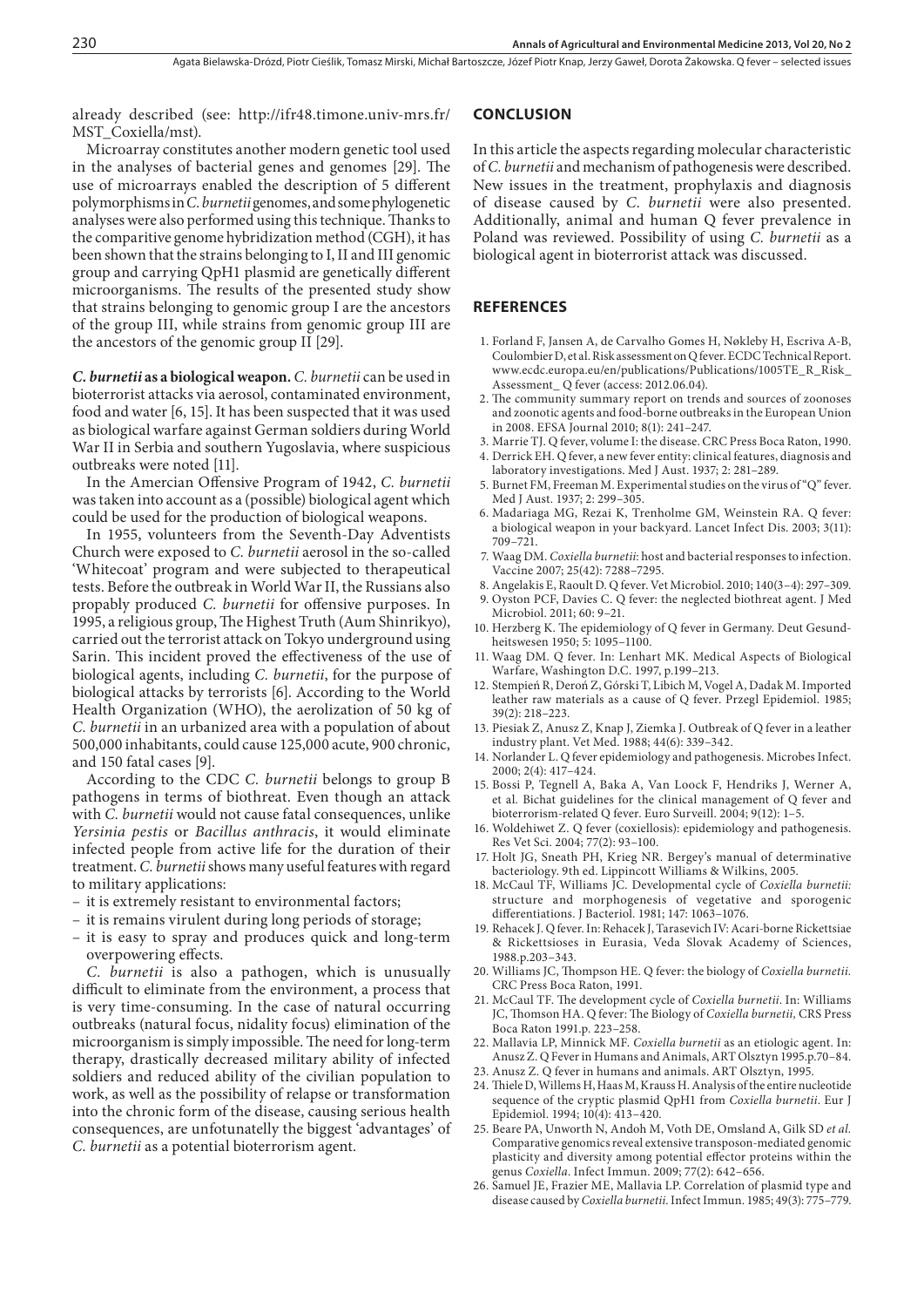Agata Bielawska-Drózd, Piotr Cieślik, Tomasz Mirski, Michał Bartoszcze, Józef Piotr Knap, Jerzy Gaweł, Dorota Żakowska . Q fever – selected issues

- 27. Svraka S, Toman R, Skultety L, Slaba K, Homan WL. Establishment of a genotyping scheme for *Coxiella burnetii*. FEMS Microbiol Lett. 2006; 254(2): 268–274.
- 28. Glazunova O, Roux V, Freylikman O, Sekeyova Z, Fourous G, Tyczka J *et al. Coxiella burnetii* genotyping. Emerg Infect Dis. 2005; 1: 1211–1217.
- 29. Beare PA, Samuel JE, Howe D, Virtaneva K, Porcella SF, Heinzen RA. Genetic diversity of the Q fever agent, *Coxiella burnetii*, assessed by microarray-based whole-genome comparisons. J Bacteriol. 2006; 188(7): 2309–2324.
- 30. Andoh M, Nagaoka H, Yamaguchi T, Fukushi H, Hirai K. Comparison of Japanese isolates of *Coxiella burnetii* by PCR-RFLP and sequence analysis. Microbiol Immunol. 2004; 48(12): 971–975.
- 31. Sekeyova Z, Roux V, Raoult D. Intraspecies diversity of *Coxiella burnetii* as revealed by *com1* and *mucZ* sequence comparison. FEMS Microbiol Lett. 1999; 180(1): 61–67.
- 32. Beare PA, Porcella SF, Seshadri R, Samuel JE, Heinzen RA. Preliminary assessment of genome differences between the reference Nine Mile isolate and two human endocarditis isolates of *Coxiella burnetii*. Ann N Y Acad Sci. 2005; 1063: 64–67.
- 33. Hendrix LR, Samuel JE, Mallavia LP. Differentiation of *C. burnetii*  isolates by analysis of restriction-endonuclease-digested DNA separated by SDS-PAGE. J Gen Microbiol. 1991; 137(2): 269–276.
- 34. Jäger C, Willems H, Thiele D, Baljer G. Molecular characterization of *Coxiella burnetii* isolates. Epidemiol Infect. 1998; 120(2): 157–164.
- 35. Knap JP. Q fever in Poland the omitted threat (a discussion challenge). Med Og Nauk Zdr. 2009; 15: 202–217.
- 36. Fournier P, Marrie TJ, Raoult D. Diagnosis of Q fever. J Clin Microbiol. 1998; 36(7): 1823–1834.
- 37. Voth DE, Heinzen RA. Lounging in a lysosome: the intracellular lifestyle of *Coxiella burnetii*. Cell Microbiol. 2007; 9(4): 829–840.
- 38. Marmion BP, Sukocheva O, Storm PA, Lockhart M, Turra M, Kok T et al*.* Q fever: persistence of antigenic non-viable cell residues of *Coxiella burnetii* in the host—implications for post Q fever infection fatigue syndrome and other chronic sequelae. QJM. 2009; 102: 673–684.
- 39. Raoult D, Marrie T, Mege L. Natural history and pathophysiology of Q fever. Lancet Infect Dis. 2005; 5(4): 219–226.
- 40. Gutierrez MG, Colombo MI. Autophagosomes: a fast-food joint for unexpected guests. Autophagy 2005; 1(3): 179–181.
- 41. Coleman SA, Fischer ER, Howe D, Mead DJ, Heinzen RA. Temporal analysis of *Coxiella burnetii* morphological differentiation. J Bacteriol. 2004; 186(21): 7344–7352.
- 42. Vasquez CL, Colombo MI.: *Coxiella burnetii* modulates Beclin 1 and BCL-2, preventing host cell apoptosis to generate a persistent bacterial infection. Cell Death Differ. 2010; 17: 421–438.
- 43. Marrie TJ. Q fever a review. Can Vet J. 1990; 31: 555–563.
- 44. Marrie TJ. *Coxiella burnetii* pneumonia. Eur Respir J. 2003; 21: 713–719. 45. Platt-Samoraj A, Ciecierski H, Michalski M. Role of goats in epizootiology
- and epidemiology of Q fever. Pol J Vet Sci. 2005; 8(1): 79–83. 46. Wierzbanowska-Tylewska S, Kruszewska D, Chmielewski T, Żukowski K, Żabicka J. Ticks as a reservoir of *Borrelia burgdorferi* and *Coxiella burnetii* in Poland. Przegl Epidemiol. 1996; 50(3): 245–251.
- 47. Niemczuk K, Szymańska-Czerwińska M, Zarzecka A, Konarska H. Q fever in a cattle herd and humans in the South-Eeasten Poland. Laboratory diagnosis of the disease using serological and molecular methods. Bull Vet Inst Pulawy 2011; 55(4): 593–598.
- 48. Niemczuk K. Q fever epidemiology, zoonotic aspect and administrative proceedings. PIWet-PIB, 2010.
- 49. Hartzell JD, Wood-Morris RN, Martinez LJ, Trotta RF.: Q fever: epidemiology, diagnosis, and treatment. Mayo Clin Proc. 2008; 83(5): 574–579.
- 50. Wierzbanowska-Tylewska S, Chmielewski T. Tick-borne zoonoses occuring in Poland. Post Mikrobiol. 2010; 49(3): 191–197.
- 51. Niemczuk K, Szymańska-Czerwińska M. Epidemiology, zoonotic aspect and current epidemiological situation of Q fever in Poland. In: Perez-Martin CC. A Bird's Eye View of Veterinary Medicine, InTech 2012.p.380–392.
- 52. Spicer AJ. Military significance of a Q fever: a review. J R Soc Med. 1978; 71: 762–767.
- 53. Moquin RR, Mouqin ME. Weapons of mass destruction: biological. Neurosurg Focus 2002; 12(3): 1–4.
- 54. www.oie.int (access 2012.03.23).
- 55. Pollock KGJ, Mellor DJ, Browning LM, Wilson I, Donaghy M. Q fever in migrant workers, Scotia. Emerg Infect Dis. 2007; 13: 1963–1964.
- 56. Mirski T, Bartoszcze M, Bielawska-Drózd A. Globalization and infectious diseases. Przegl Epidemiol. 2011; 64(4): 649–655.
- 57. Galińska EM, Knap JP, Chmielewska-Badora J. Preliminary results of seroepidemiological and clinical examinations for Q fever among

an occupationally-exposed population – preliminary report. Med Og Nauk Zdr. 2011; 17(1): 1–6.

- 58. Lutynski R. First focus of Q-fever on the territory of Poland. Przegl Lek. 1956; 12: 187–188.
- 59. Cygan Z, Buczek J, Modzelewska A, Guzik Z. Q-fever diagnosed serologically in a herd of dairy cows. Vet Med. 1983; 39(9): 536–538.
- 60. Mikołajczyk M, Lewińska Z, Łojewska R, Rumin W, Kruszewska D. Serologic reactions in humans during the outbreak of Q fever. Przegl Epidemiol. 1986; 40(4): 342–348.
- 61. Marczyńska M. Q fever in a 5-year-old girl. Pol Tyg Lek. 1989; 44(28– 29): 677–678.
- 62. Anusz Z, Rehacek J, Knap JP, Krauss H, Ciecierski H, Platt-Samoraj A, et al*.* Sytuacja epizootiologiczno-epidemiologiczna gorączki Q u bydła i ludzi w regionie Żuław. Acta Acad Agricult Tech Olst Vet. 1992; 20: 35–43
- 63. Cisak E, Chmielewska-Badora J, Mackiewicz B, Dutkiewicz J. Prevalence of antibodies to *Coxiellaburnetii* among farming population in eastern Poland. Ann Agric Environ Med. 2003; 10: 265–267.
- 64. Speelman R. The largest Q fever outbreak ever reported. Neth J Med. 2010; 68(12): 380–381.
- 65. Chmielewski T, Sidi-Boumedine K, Duquesne V, Podsiadły E, Thiery R, Tylewska-Wierzbanowska S. Molecular epidemiology of Q fever in Poland. Pol J Microbiol. 2009; 58(1): 9–13.
- 66. Spyridaki I, Psaroulaki A, Vranakis I, Tselentis Y, Gikas A. Bacteriostatic and bactericidal activities of tigecykline against *Coxiella burnetii* and comparison with those of six other antibiotics. Antimicrob Agents Chemother. 2009; 53(6): 2690–2692.
- 67. Rolain JM, Lambert F, Raoult D. Activity of telithromycin against thirteen new isolates of *C. burnetii* including three resistant to doxycycline. Ann N Y Acad Sci. 2005; 1063: 252–256.
- 68. Morisawa Y, Wakiguchi H, Takechi T, Kurashige T, Nagaoka H. Intractable Q fever treated with recombinant gamma interferon. Pediatr Infect Dis J. 2001; 20(5): 546–547.
- 69. Maltezou HC, Raoult D. Q fever in children. Lancet Infect Dis. 2002; 2(11): 686–691.
- 70. Gefanaite G, Munster JM, van Houdt R, Hak E. Effectiveness of the Q fever vaccines. A meta-analysis. Vaccine 2011; 29(3): 395–398.
- 71. Gidding HF, Wallace C, Lawrance GL, McIntyre PB. Australia national Q fever vaccination programme. Vaccine 2009; 27: 2037–2041.
- 72. Chen C, Dow C, Wang P, Sidney J, Read A, Harmsen A, et al*.* Identification of CD4+ T cell epitopes in *C. burnetii* antigens targeted by antibody responses. PLoS One. 2011; 6(3): 1–10.
- 73. Zhang GQ, Samuel JE. Identification and cloning potentially protective antigens of *Coxiella burnetii* using sera from mice experimentally infected with Nine Mile phase I. Ann N Y Acad Sci. 2003; 990: 510–520.
- 74. Tyczka J, Eberling S, Baljer G. Immunization experiments with recombinant *Coxiella burnetii* proteins in a murine infection model. Ann N Y Acad Sci. 2005; 1063: 143–148.
- 75. Beare PA, Chen C, Bouman T, Pablo J, Unal B, Cockrell DC et al*.* Candidate antigens for Q fever serodiagnosis revealed by immunoscreening of a *Coxiella burnetii* protein microarray. Clin Vaccine Immunol. 2008; 15(12): 1771–1779.
- 76. Hogerwerf L, van den Brom R, Roest HIJ, Bouma A, Vellema P, Pieterse M, et al. Reduction of *Coxiella burnetii* prevalence by vaccination of goats and sheep, The Netherlands. Emerg Infect Dis. 2011; 17(3): 379–386.
- 77. Arricau-Bouvery N, Souriau A, Bodier C, Dufour P, Rousset E, Rodolakis A. Effect of vaccination with phase I and phase II *Coxiella burnetii* vaccines in pregnant goats. Vaccine 2005; 23(35): 4392–4402.
- 78. Astobiza I, Barandika JF, Ruiz-Fons F, Hurtado A, Povedano I, Juste RA, et al*.* Four-year evaluation of the effect of vaccination against *C. burnetii* on reduction of animal infection and environmental contamination in a naturally infected dairy sheep flock. Appl Environ Microbiol. 2011; 77(20): 7405–7407.
- 79. Dutkiewicz J, Cisak E, Sroka J, Wójcik-Fatla A, Zając V. Biological agents as occupational hazards – selected issues. Ann Agric Environ Med. 2011; 18(2): 286–293.
- 80. Omsland A, Cockrell DC, Howe D, Fischer ER, Virtaneva K, Sturdevant DE, et al. Host cell-free growth of the Q fever bacterium *Coxiella burnetii*. Proc Natl Acad Sci. 2009; 106(11): 4430–4434.
- 81. Waag DM, England MJ, Pitt MLM. Comparative efficacy of a *Coxiella burnetii* chloroform:methanol residue (CMR) vaccine and a licensed cellular vaccine (Q-Vax) in rodents challenged by aerosol. Vaccine 1997; 15(16): 1779–1783.
- 82. Knap J. The clinic of Q fever in humans. In: Anusz Z. Q fever in Humans and Animals, ART Olsztyn 1995.p.85–109.
- 83. Annual epidemiological report on communicable diseases in Europe 2010. www.ecdc.europa.eu/en/publications/publications/1011\_sur\_